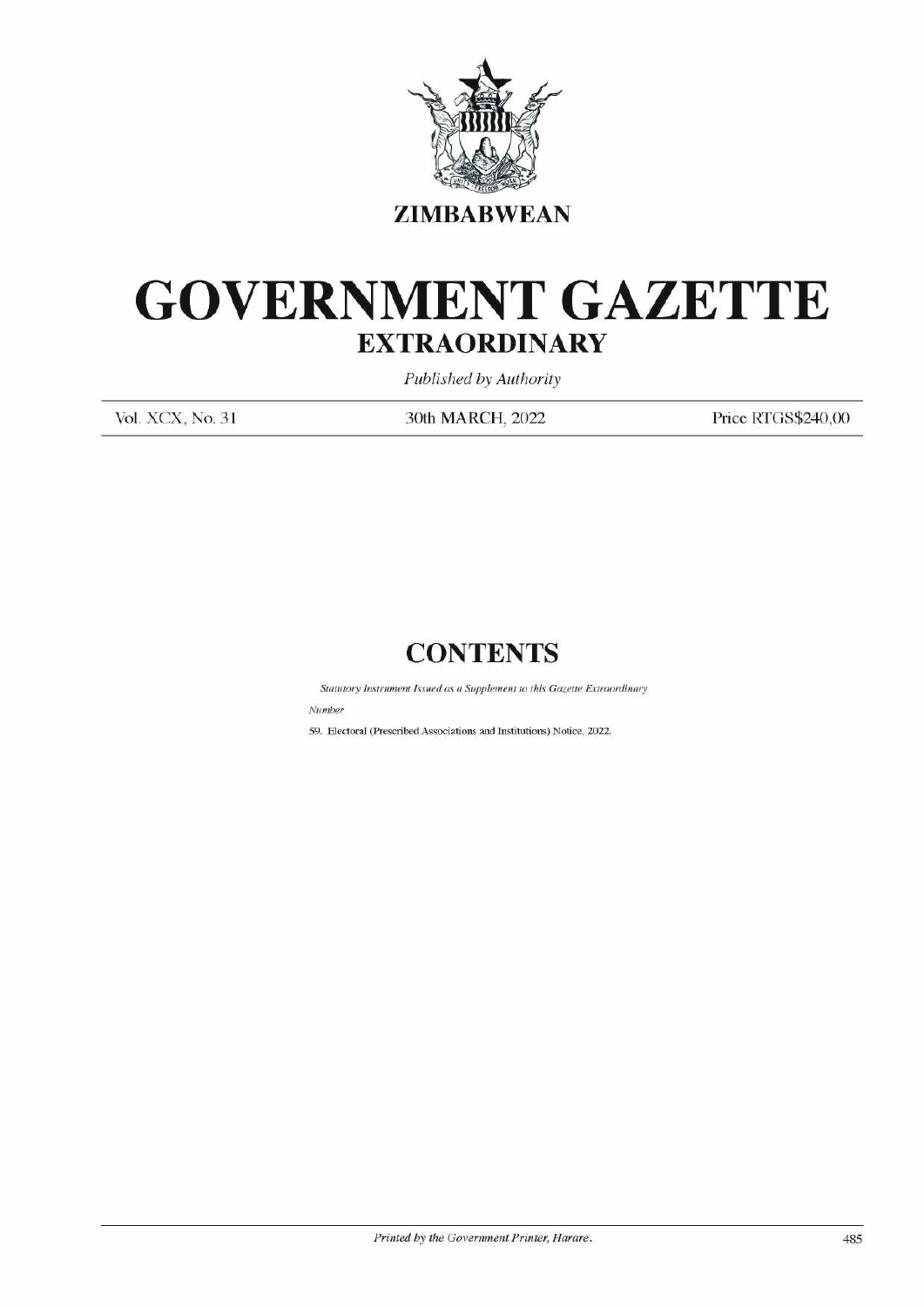### Statutory Instrument 59 of 2022.

# Electoral (Prescribed Associations and Institutions) Notice, 2022

IT is hereby notified that the Minister of Justice, Legal and Parliamentary Affairs has, in terms of paragraph 2(3) of the Seventh Schedule to the Electoral Act [Chapter 2:13], and in consultation with the Minister responsible for administering the Disabled Persons Act [*Chapter 17:01*], made the following notice: —

1. This notice may be cited as the Electoral (Prescribed Association and Institutions) Notice, 2022.

2. The provisions of the Seventh Schedule to the Electoral Act shall apply, *mutatis mutandis*, to the filling of a vacancy that occurs in the Senate for seats of persons elected to represent persons with a disability which vacancy must be filled by a person of the same gender as the person who previously held the seat.

3. The Minister prescribes the associations and institutions listed in the First Schedule as associations and institutions which may submit nominations to the National Disability Board established in terms of section 4 of the Disabled Persons Act [Chapter 17:01] to be delegates at the Electoral College constituted in terms of paragraph 3 of the Seventh Schedule to the Act.

4. In conformity with paragraph 2(3) of the Seventh Schedule to the Act, each prescribed association or institution must, in the form prescribed in the Second Schedule, nominate four (two women and two men) Electoral College delegates, in case of an association referred to in Part I of the First Schedule, or two (one woman and one man) Electoral College dele gates, in the case of an institution or trust referred to in Part II of the First Schedule.

5. The Electoral (Prescribed Associations and Institutions) Notice, 2018, published in Statutory Instrument 126 of 2018, is hereby repealed.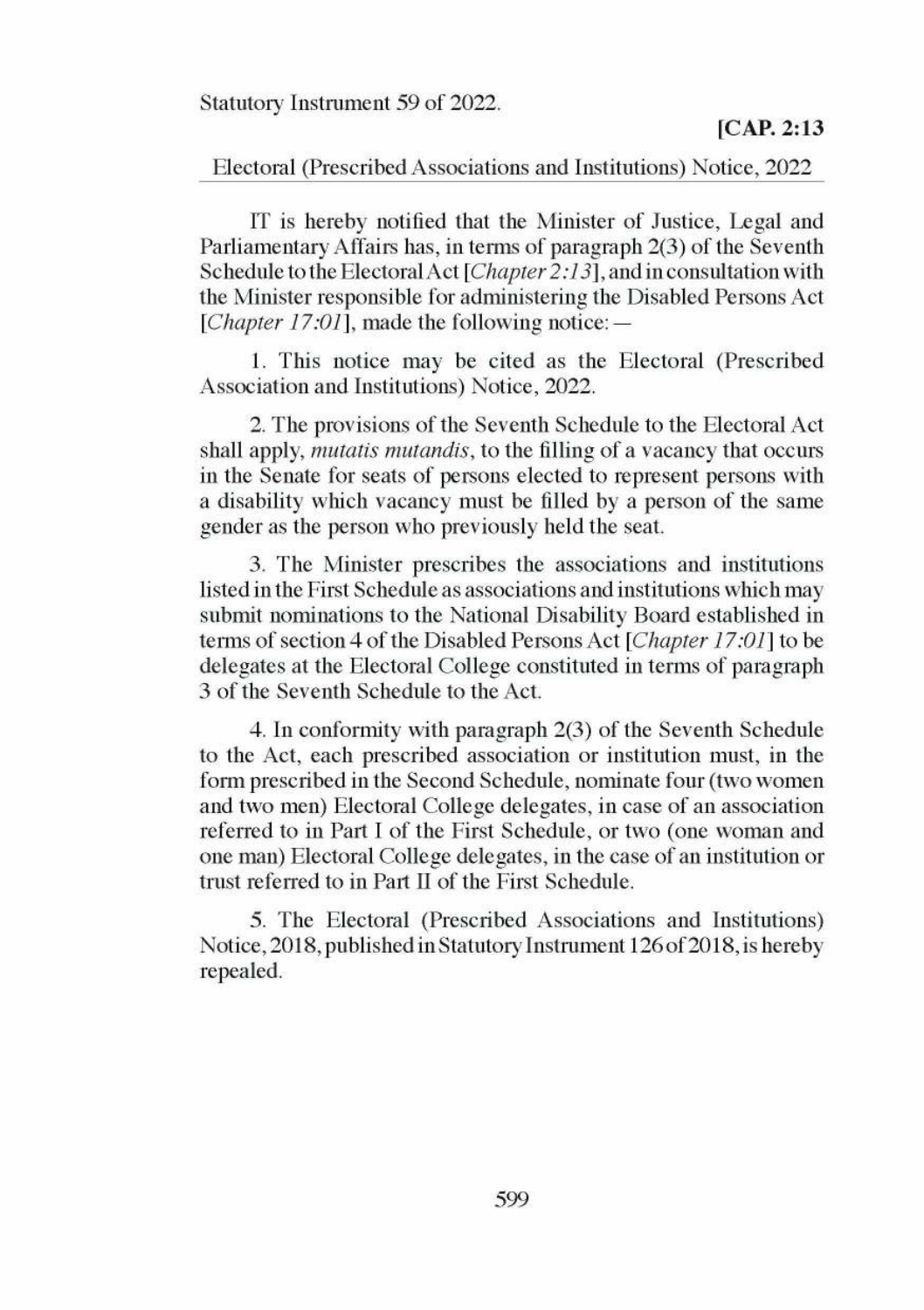### FIRST SCHEDULE (Section 3)

### **PARTI**

ASSOCIATIONS AND ORGANISATIONS OF AND FOR PERSONS WITH DISARILITIES

- 1. Zimbabwe Albino Association.
- 2. Disabled Women's Support Organisation.
- 3 Council for the Blind
- 4. Epilepsy Support Foundation.
- 5. Federation of Organisations for the Disabled Persons of Zimbabwe.
- 6. Muscular Dystrophy Association of Zimbabwe.
- 7. National Council of Disabled Persons of Zimbabwe.
- 8. Quadriplegics and Paraplegics Association.
- 9. Spinal Injuries Association of Zimbabwe.
- 10. Zimbabwe Association for the Visually Handicapped.
- 11. Zimbabwe Down's Syndrome Association.
- 12. Zimbabwe National Association for Mental Health.
- 13. Zimbabwe National Association for the Deaf.
- 14. Zimbabwe National League for the Blind.
- 15. Zimbabwe Parents of the Handicapped Children.
- 16. Zimbabwe Sports Association for People with Disabilities.
- 17. Zimbabwe Women with Disabilities in Development.
- 18. Zimbabwe Orphans and Disabled Organisation.
- 19. Zimbabwe Network for Disability and HJV & AIDS Organisations.
- 20. National Association for Societies for the Care of the Handicapped.
- 21. Dzivarasekwa Organisation for Disabled Persons.
- 22. The Autism Organisation.
- 23. The Disabled Helping Hand Association.
- 24 Wiz Far Trust
- 25. Pathway Autism.
- 26. Rutendo Compassion House.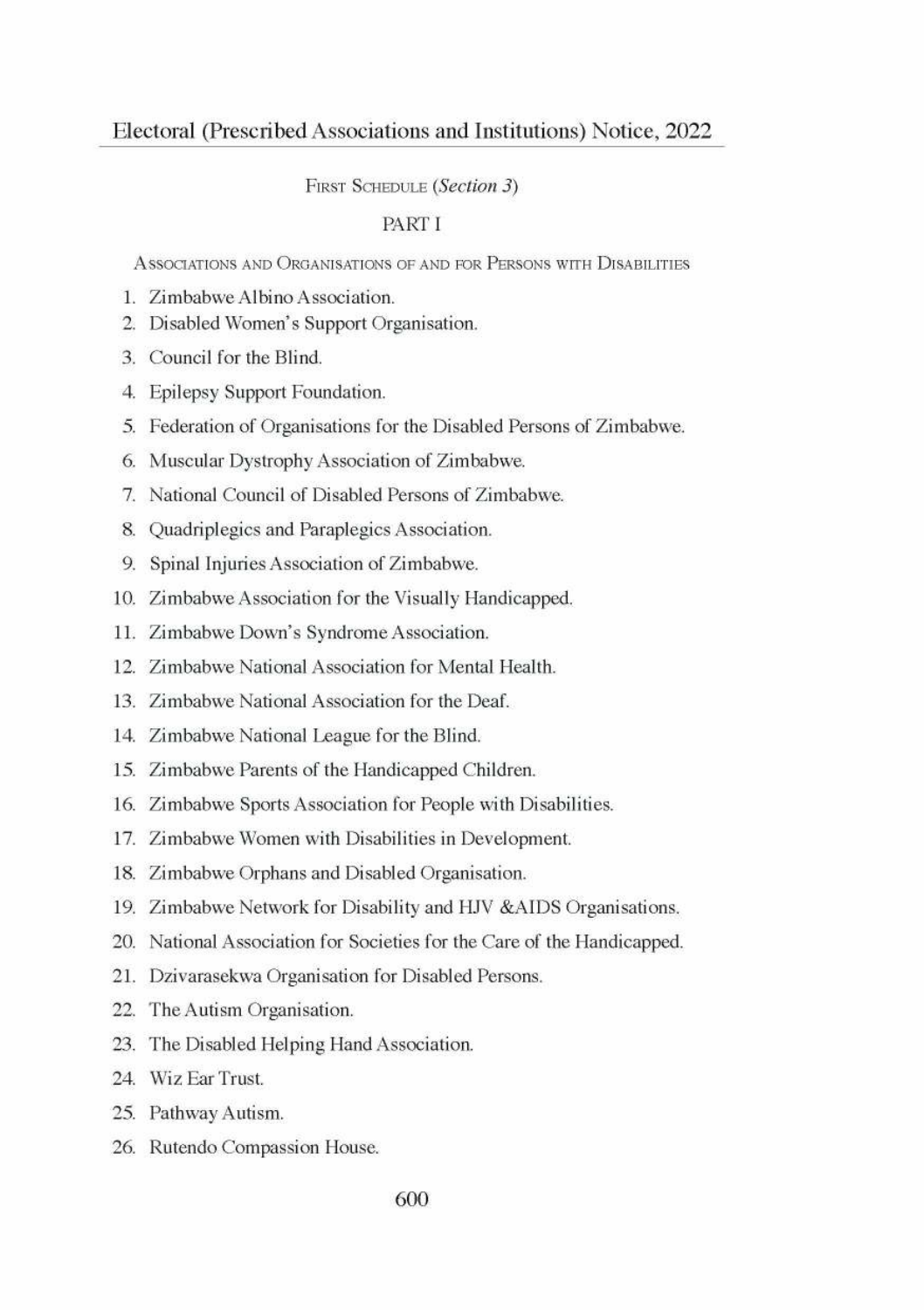- 27. Ishe Anesu Multipurpose Centre for the Disabled.
- 28. Elite Children's Foundation.
- 29. Tashinga Organisation for the Disabled Persons in Zimbabwe.
- 30. Wailing Women.
- 31. Multiple Sclerosis.
- 32. Health Watch Welfare Organisation.
- 33. Richmond Fellowship Zimbabwe.
- 34. Chitungwiza Caring Group for the Mentally Handicapped People.
- 35. Zimbabwe Amputees Association.
- 36. Albino Charity Organisation.
- 37. Foundation of Faith Foundation.
- 38. Mental Health Nurses Network of Zimbabwe.
- 39. Zimbabwe Organisation for Landmine Victim Assistance.
- 40. Help in Time.
- Al. Zimbabwe Simudzirai Welfare Organisation.
- 42. Mufudzi Wakanaka Parental Care for Children with Disabilities.
- 43. Zimbabwe War Victims Association.
- 44. Nokutenda Disability Foundation.
- 45. CBM Christofeel Blind Mission-Christian Blind Mission Zimbabwe.
- 46. Right of Hope.
- 47. Safe Haven.
- 48. Kubatsirana Pakurarama Association.
- 49. Ntengwe for Community Development.
- 50. Abangani Shamwari Disabled Persons Development Organisation.
- 51. National Society for the Blind and the Physically Handicapped.
- 52. Zimbabwe Association for the Disabled.
- 53. National Foundation for the Disabled.
- 54. Southern Africa Foundation for the Disabled.
- 55: Chimanimani Economic Empowerment for Persons with Disability.
- 56. Sports for Socialisation Zimbabwe.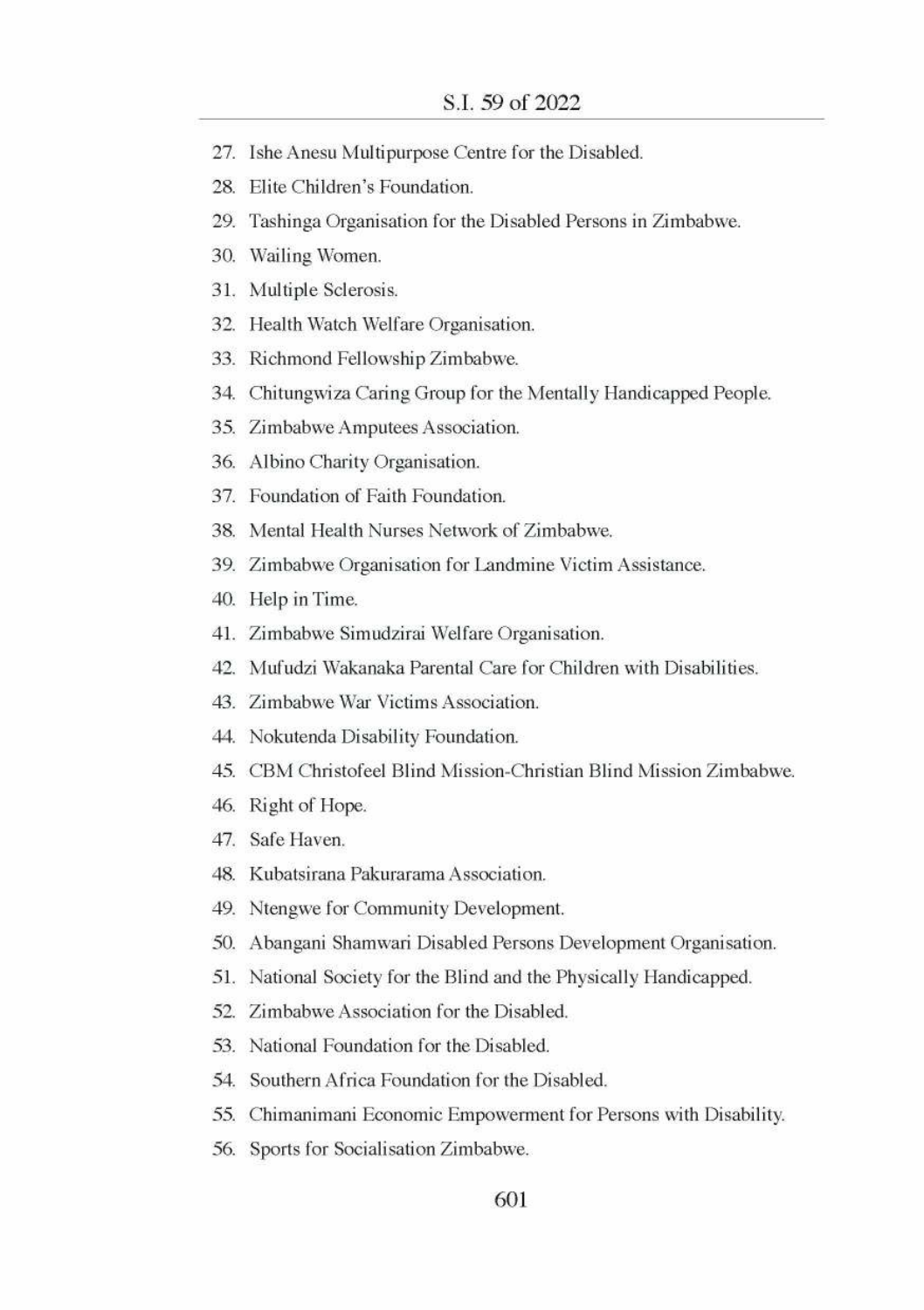- 57. Nzeve Deaf Children's Centre.
- 58. Freedom to Disabled Persons in Zimbabwe.
- 59. Association of the Disabled and Elderly Persons of Zimbabwe.
- 60. Chinhoyi Psychiatric Transit Home.
- 61. Hope in Motion.
- 62. St Daniels Rehabilitation and Vocational Training Centre.
- 63. Jairos Jiri Association.
- 64. Zimeare Trust.
- 65. Disabled Helping Hand Association.
- 66. Zimbabwe Association for the Deaf.
- 67. Mabvuku Tafara National Disability Organization.
- 68. Sign Language Interpreters of Zimbabwe.
- 69. Xeroderma Pigmentosa Family Support.
- 70. Ramangwana Centre for the Disabled.
- 71. Disability Rights Agenda for Transformation.
- 72. Delayed Milestone Children Foundation of Zimbabwe.
- 73. Mine Victims Assistance of Zimbabwe.
- TA. Mukanya Visual Centre.
- 75. Integrated Capabilities in Accessing Economic and Social Transformation International.
- 76. Join Hands for Epilepsy.
- 77. Global Talent Disability Organization.
- 78. International Disability Organization.
- 79. Integrated People with Albinism.
- 80. Midlands Province Deaf People Association.
- 81. National Clinic and Counselling for Persons with Disabilities Zimbabwe.
- 82. Zvimirire/Zimele Diability Zimbabwe.
- 83. SimbaraMwari Disabled Organization.
- 84. Disability Youth Advocacy Network in Zimbabwe.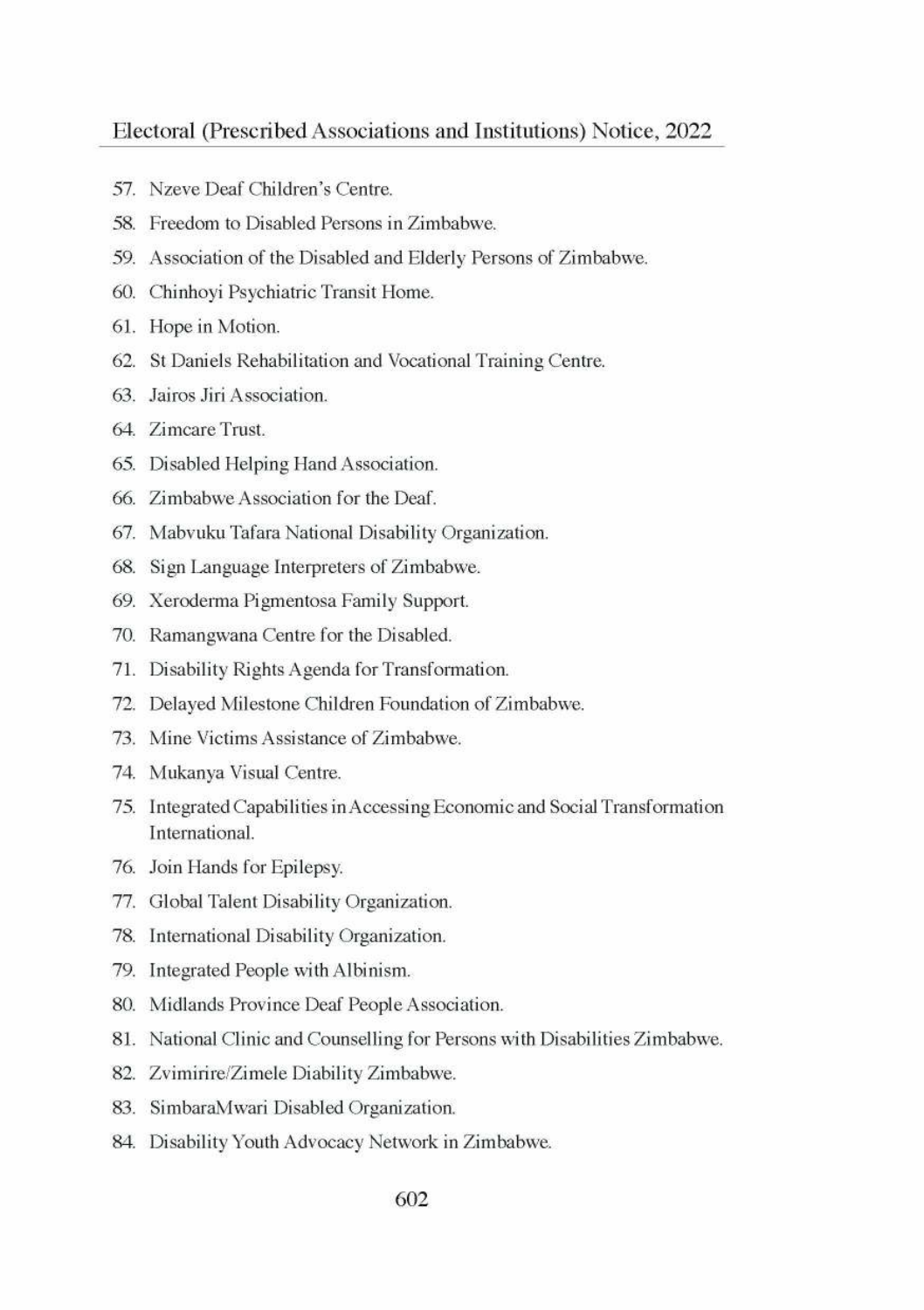- 85. Endometriosis Association of Zimbabwe.
- 86. Zimbabwe Autism Centre.
- 87. Doroth Duncan Centre the Blind and Physically Handicapped.
- 88. Richmond Fellowship Zimbabwe.

### PART II

### INSTITUTIONS CARING FOR PERSONS WITH A DISABITY

- 1. Cheshire Homes.
- 2. Danhiko Project.
- 3. Emerald Hill.
- 4. Jairos Jiri.
- 5. King George VI.
- 6. L'arche.
- 7. Margaret Hugo Capota School for the Blind.
- 8. Morgenster School for the Deaf.
- 9. Ngomahuru.
- 10. Rescue Association.
- 11. Rukariro Rehab.
- 12. St Giles Rehabilitation Centre.
- 13. Tariro Halfway Home.
- 14. Tiriyanhu ZIMNAM.
- 15. Tose Respite Centre.
- 16. Waddilove Blind Unit.
- 17. Zimcare Trust.
- 18. Zimbabwe Leprosy Association (Mutemwa).
- 19. Queen of Peace Rehabilitation Centre.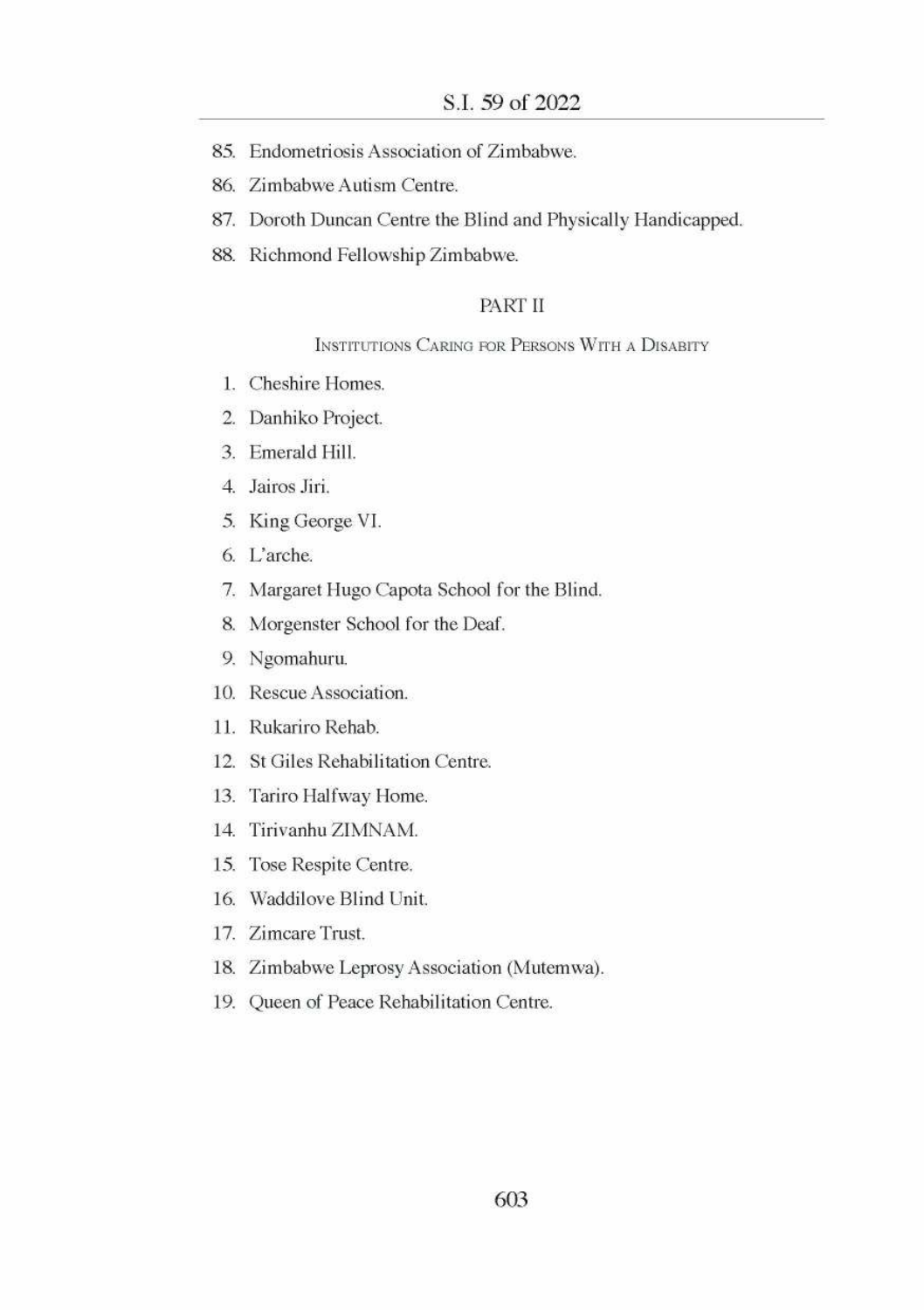### **SECOND SCHEDULE**

### ELECTIONOFSENATORSTOREPRESENT PERSONS WITH DISABILITIES:

### NOMINATION FORM FOR DELEGATES TO THE ELECTORAL COLLEGE FOR PERSONS WITH A DISABILITY

### SEVENTH SCHEDULE TO THE ELECTORAL ACT [CHAPTER 2:13]

### Notes:

- 1. An association of disabled persons is required to nominate four delegates, two women and two men to the Electoral College.
- 2. An institution is required to nominate two delegates, one woman and one man, to be delegates to the Electoral College.
- 3. A delegate must be a person with a disability, must be registered as a voter and must not be disqualifies under the Fourth Schedule to the Constitution.

### NOMINATION OF DELEGATE TO ELECTORAL COLLEGE FOR PERSONS WITH A DISABILITY

| State whether nominating body is an association or an institution:            |
|-------------------------------------------------------------------------------|
|                                                                               |
|                                                                               |
|                                                                               |
|                                                                               |
|                                                                               |
|                                                                               |
|                                                                               |
| *(State number of delegates nominated)                                        |
| Name of official submitting nominations on behalf of association/institution: |
|                                                                               |
| Position held:       Signature:                                               |
|                                                                               |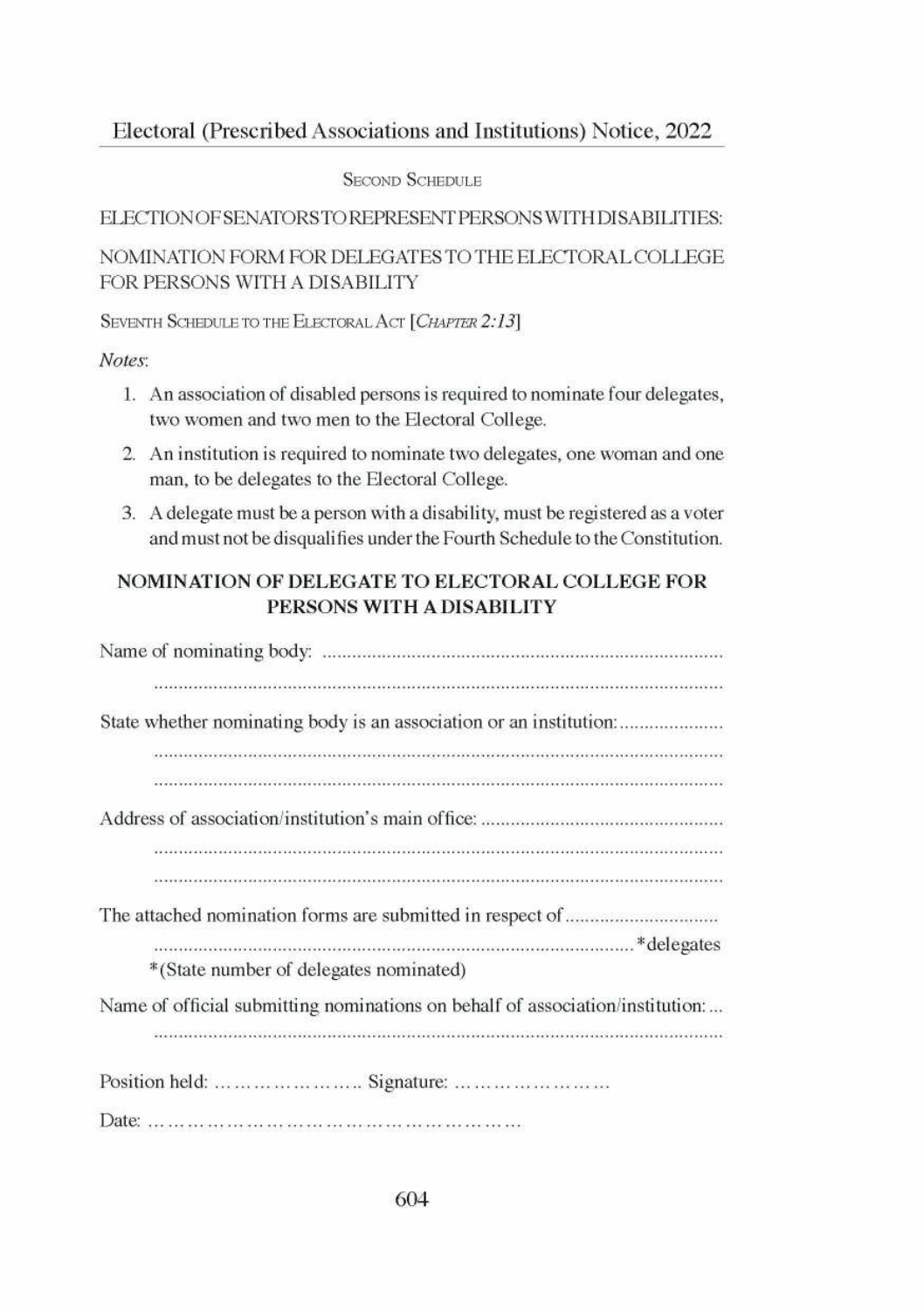### S.I. 59 of 2022

### NOMINATION OF DELEGATE

| Telephone number:          Email address: |  |
|-------------------------------------------|--|
|                                           |  |
|                                           |  |
|                                           |  |

### DECLARATION BY OR ON BEHALF OF DELEGATE

| $\Gamma$ , accommodation construction of the continuum contraction of the continuum continuum continuum $\overline{\overline{z}}$ , |
|-------------------------------------------------------------------------------------------------------------------------------------|
| declare that I have accepted nomination to be a delegate at the meeting of the                                                      |
| Electoral College for Persons with a Disability and that I will attend the meeting.                                                 |
|                                                                                                                                     |

### **NOMINATION OF DELEGATE**

### DECLARATION BY OR ON BEHALF OF DELEGATE

declare that I have accepted nomination to be a delegate at the meeting of the Electoral College for Persons with a Disability and that I will attend the meeting.